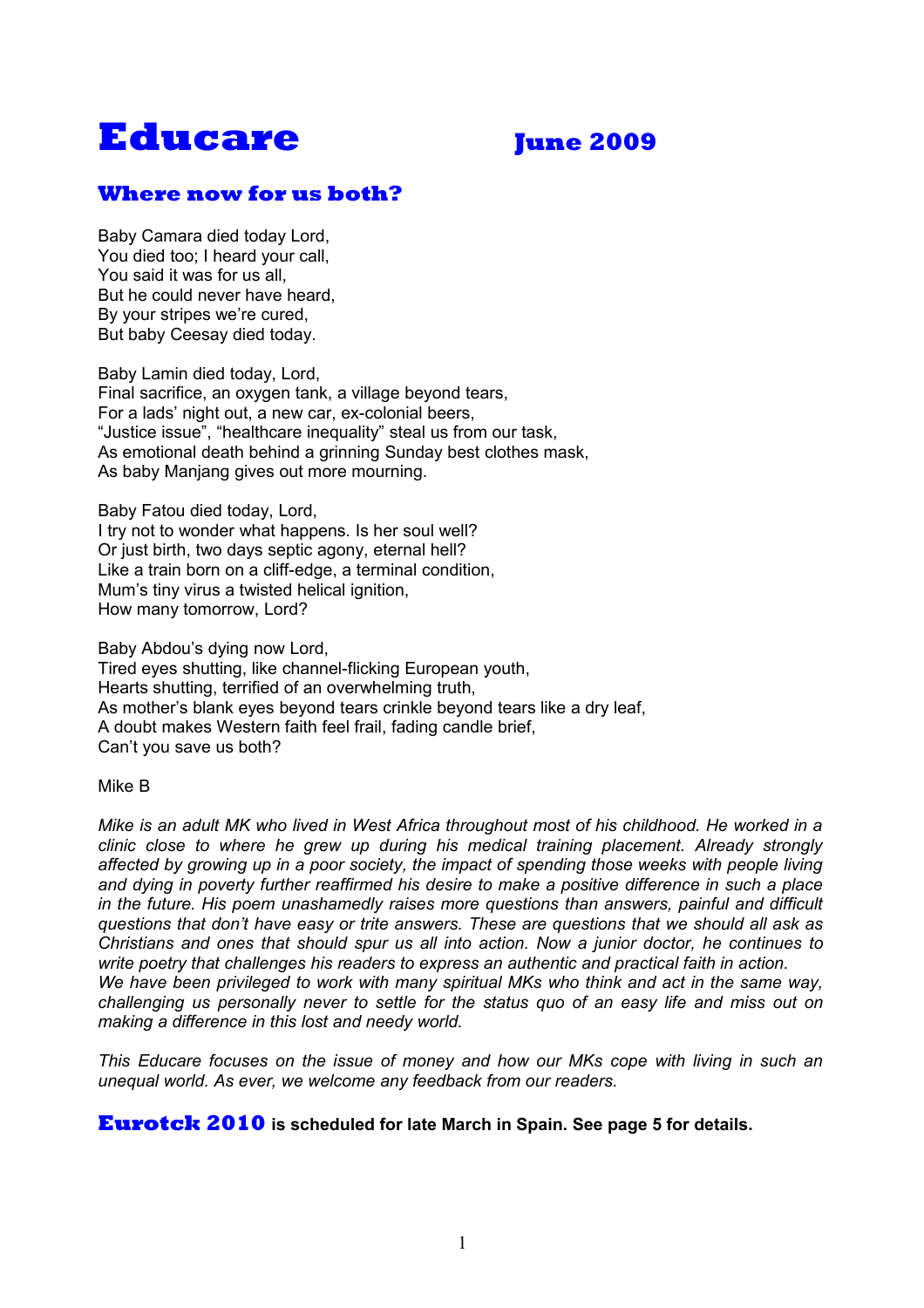# **MKs and money**

### **Background**

Many people over the years have mentioned about MKs and money in passing, but I don't recall seeing many articles specifically on an issue that touches every one of our children to some extent. The classic picture is of an MK growing up trapped between two societies with very different levels of income and expectations. Typically our children's passport countries are in the developed world, but they grew up in poorer countries. They experienced poverty and its consequences – under-nutrition, contaminated water supplies, poor health and healthcare access, limited or no access to good educational opportunities, cramped housing and more all leading to high death rates and low life expectancy. In such societies they are among the elite who can afford proper food and water and who have access to good health care and education. They also have experienced being the poor relations in their passport countries – sometimes living at levels deemed to be "below the poverty line" when there. They have experienced their peers spending large amounts of money on frivolous and unnecessary fashion or hobby items – spending sums of pocket money on them that would feed a family for weeks in their host country.

This represents a huge tension in their experience and thinking and raises some massive questions about how to understand and best respond to all of this.

Of course there were always exceptions to this picture such as MKs who grew up across Western Europe and in wealthier East Asian countries. As mission becomes increasingly global the picture is more varied than ever with Latin American, African and Asian families living and working in places wealthier than their passport countries. This globalisation trend helps exaggerate the differences of income within the mission community as well. There were already wide differences between different Western missions based on funding patterns which meant that some families had several times more income than others working in the same locations. Adding in mission families from the global "South" often means that their income is lower again. Some missions have practiced pooling of incomes to even out these differences, but this is very much the exception, a few others practice a limited team tax system. However, most support on location for less well-funded families is down to the ad-hoc personal generosity of well-off workers.

There is also a shift so that proportionally fewer MKs are growing up in rural areas or poorer districts of cities in developing countries. Increasingly they are in major world cities living fairly comfortably in middle class areas near to their international/MK schools.

All of these factors present challenges and opportunities in developing our MKs attitudes to money. It is up to us as parents and MK workers and supporters to help our children make the most of the opportunities.

#### **Problems**

What kind of money attitude problems can arise from the MK experience?

It is possible to become judgemental towards "worldly" Western Christians who are easily perceived as self-indulgently wasting money which could be used to better effect if given away. It is also possible to become critical in a counter-productive way that alienates people and leaves the MK isolated in negativity. This could also be true for Korean, Chinese or middle class Latin American churches, where the apparent emphasis of many people can be material comfort and security. Bringing a challenge by teaching and example is one thing, negativity and criticism that leads to isolation is quite another. Allied to this can be a real anger towards rich Christians – however their money is used, unless almost all of it is given away.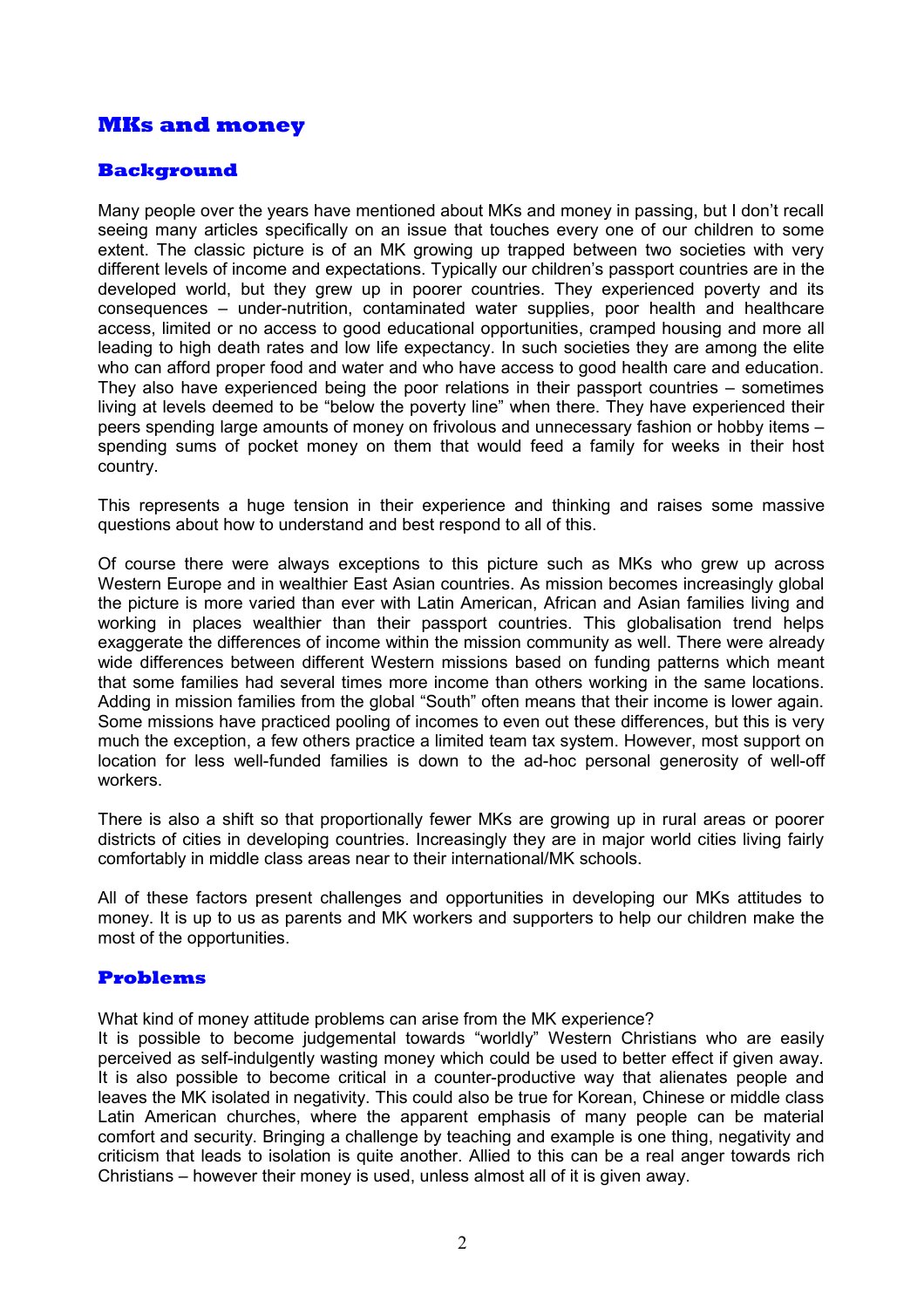There can be reverse pride that exalts the idea of having grown up without a lot of resources available; a belief that it is somehow a superior experience that makes them superior people. Poverty may well be seen as a virtue in and of itself, where counter-cultural ascetic values are taken to excess and replace consumerism and waste. On the other hand there can be anger with the poverty they had to witness, or relative poverty they had to endure. That anger may be ill-focused, or may find an object in blaming specific people such as the parents, under funding donors, locals who help keep people in poverty, or anyone else they perceive to be responsible for failures. That anger can often be directed at churches and organisations that are willing to send people out, but without support or with limited support – full pay for a pastor, half pay for a missionary as an example. Having said that, it is not unusual for pastors' kids to grow up with issues like this. Few pastors take up the role for financial gain: for every flamboyant televangelist there are thousands of pastors who only make a moderate living or struggle to pay the bills. This situation is only exaggerated for missionaries.

Even more problematic is fickle support where missionaries on the field are suddenly informed that funding is to be reduced or withdrawn. This is not an unusual scenario even in good financial times, but one that is more marked during recessions like the current one. An enforced departure from the field, or struggling along on reduced and scanty support are both situations that can trigger long term resentment in MKs.

There may also be a problem with being the recipient of low grade or old goods that the donor has no particular use for. The classic dried tea bag story still has its modern parallels with mission families often at the bottom of the pile. Most of our generation (45+) grew up with hand me downs, especially in larger families, and very large numbers of people of all ages shop in charity/thrift stores, so it isn't usually a problem if the second hand things are good quality, it is the dumping of poor or useless articles that can cause resentment.

A flip side of this is that some sensitive children may feel guilty that they should receive gifts. Most of us have had the humbling experience of receiving from someone who we know doesn't have a lot of resources. If this kind of thing happens often, sensitive children may question whether what they are doing and receiving is right.

Long-term negative impacts can be unresolved anger with bitterness either ill-focused or specifically directed at individuals or even towards God – "after all I experienced all of this because of God's direction to my parents". A counter-reaction may be to set out to avoid any hint of poverty leading an MK to take the most lucrative career path possible in order to never experience need or lack ever again.

#### **Advantages**

The good news is that, although we have seen many of the above problems and negativity, this is the exception rather than the rule. The vast majority of the MKs that we know have a Biblical, well-balanced view of money and want to use their lives to make a difference both practically and in terms of the Great Commission. The other good news is that there is a lot of positive action that we can take to help the process along: we are not just fatalistic victims. We have a great God who knows our needs, understands our limitations and frailties and who has given us clear directions on this crucial issue in His word.

Most MKs are well aware of the value of money because of living in poorer societies and because of the need to trust God to provide it. This means that they are unlikely to waste money on unnecessary items; a feature that can be taken too far as already observed, but mostly a real advantage. They are frequently good, careful money managers who will avoid building up debts. Many adult MKs are committed to poverty alleviation and understand this as a Gospel element. This commitment extends as far as major life choices as they deliberately train in medical and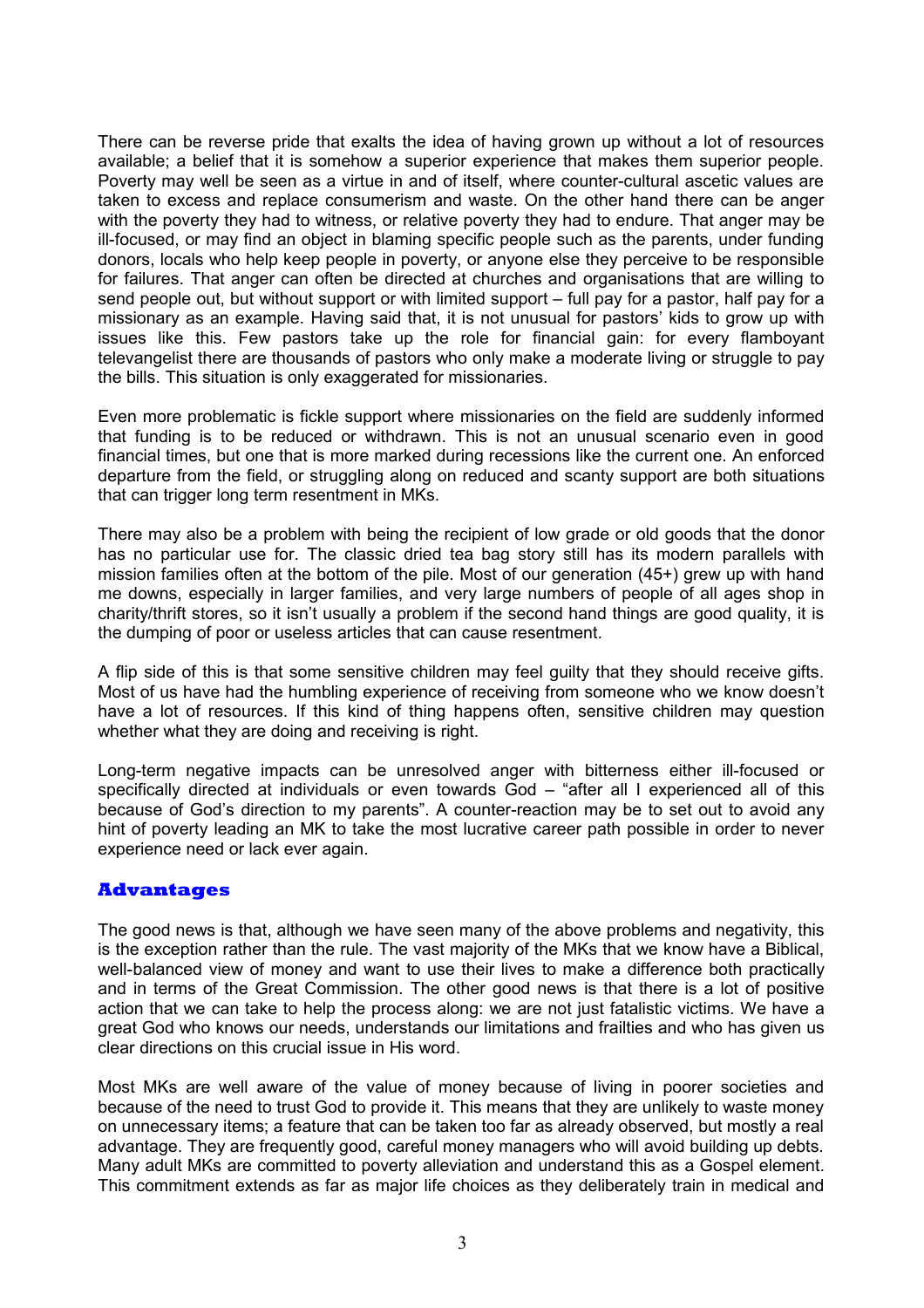other professions that are useful in mission and poverty alleviation. Campaigns such as Drop the Debt and Jubilee have their support, and this taps into something "cool" and very much a live concern among young people in the developed world. Part of this commitment will also involve donations to other charities involved in this kind of work. Even if the income is limited, they will still be giving.

Most MKs are refreshingly non-materialistic and non-consumerist. Growing up in societies where people matter more than things and where small gifts or amounts of money make a big difference has a major long-term impact on their thinking. They would tend to reject the Christianised versions of comfortable materialism and the prosperity teaching that may be used to justify such lifestyles. Given that their attitude doesn't become negative or destructively critical this is good, as their lives are lived devoted to the Lord and to others because of that commitment. Jesus' teaching on this was clear in that we cannot serve both God and money (Luke 16v13) and the lifestyle of many MKs often comes close to this ideal.

Lessons of faith have often been learned throughout childhood as they have seen God provide money from one source or another – sometimes in response to specific prayer. Such answers to prayer help develop faith and trust in God.

#### **Making the most of the advantages**

As in so many areas, what we role model as parents has one of the biggest impacts of all. If we as parents are content and trusting the Lord then our children are far more likely to learn the same attitudes. If we constantly pass on fears that somehow there won't be enough money or resources, or if we are critical of under-funding donors our children will learn that. It is interesting that most adult MKs with issues in this area have parents who spent a lot time talking about money and funding – frequently not positively!

Prayer should be part of what we model for our children. There is a balance in this as it is good to train the children in praying and expecting answers, but overdoing this can lead to an excessive emphasis on money and concerns about it. We want to encourage faith in a provider God, not have them constantly straining for the next lot of money to come in.

Good teaching is important too. The Bible has a lot to say about money, and they need to understand the balance that is there, rather than just a few proof texts for our own stance. That balance includes understanding that wealth in itself is usually a good thing, but that the wealthy have responsibilities to give generously and wisely rather than hoard or live in self-indulgence. This is particularly so for wealthy Christians whose money is an important tool in spreading the Gospel. For many MKs they are at least the relatively wealthy ones in their host societies so this understanding is relevant to their own experiences there. They also need to know that they can receive graciously and to be content as Paul said in plenty or in want (Phil 4v11&12). "Enough is as good as a feast" was a favourite saying of my grandfather. He wasn't an actively practising Christian, but he hit on this Biblical truth when he quoted this little proverb – and it was something he knew from hard personal experience having grown up in poverty, but living through to much better times as an older man.

Neither Jesus nor any of His disciples felt guilty about receiving gifts when they needed them, nor should any of our parents or MKs. Above all we are here to serve God, not be a slave to our money and possessions. Understanding this and teaching it as part of God's whole counsel to our children is the key to them having the right attitudes to carry into adulthood.